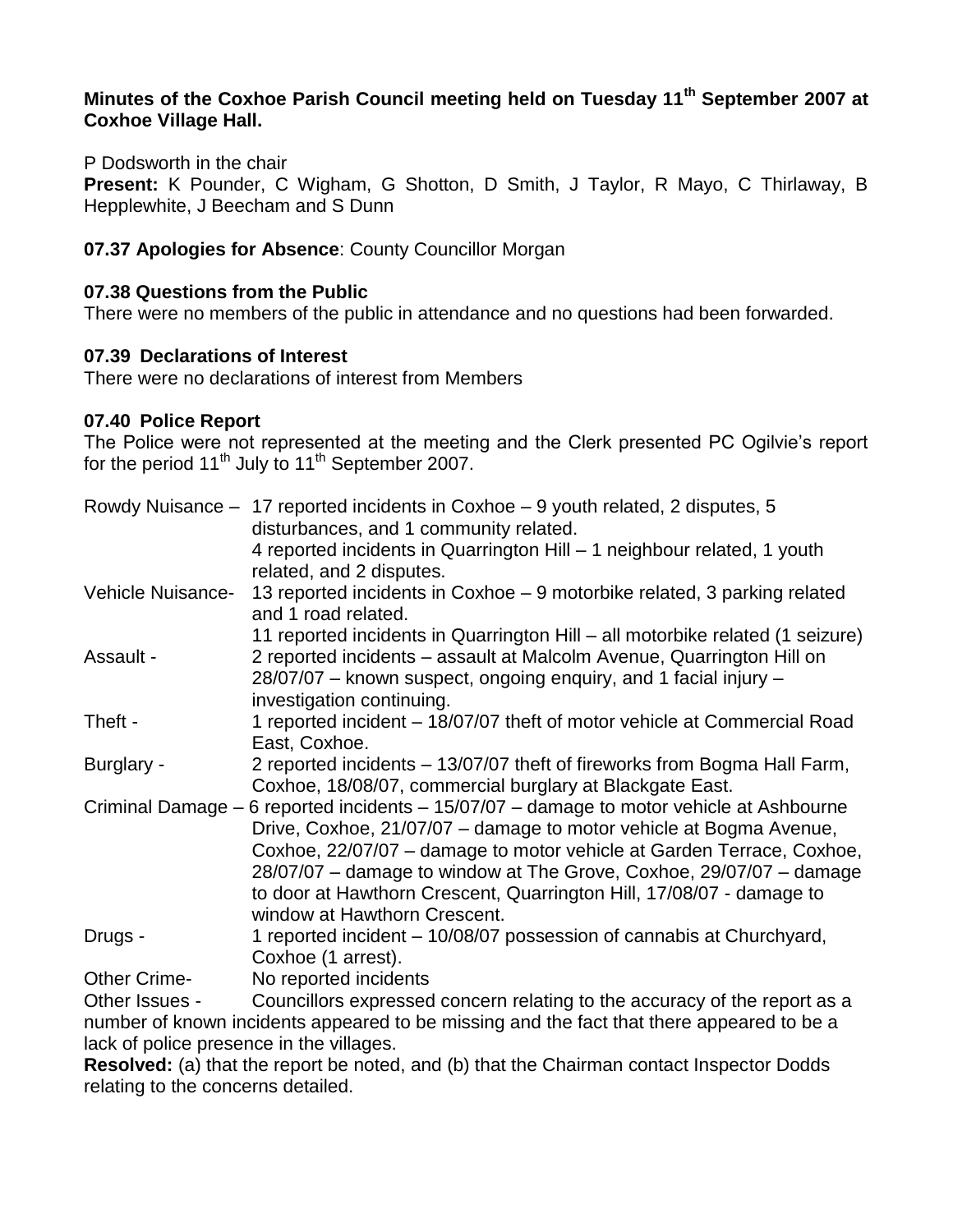## **07.41 Points to Note**

The Clerk had provided an update from issues raised at last months meeting. **Resolved**: the details were noted. Victoria Lloyd to be invited to the November meeting to discuss the rights of way improvement plan.

### **Reports of the Clerk**

#### **07.42 Planning applications**

The following planning applications had been received:

- (i) Conversion of garage to habitable accommodation and erection of detached pitched roof garage to front of existing dwelling at 56 Ashbourne Drive, Coxhoe
- (ii) Demolition of existing workshop building and erection of 1 no. detached bungalow on land to rear of 10 Blackgate West, Coxhoe

**Resolved**: the applications were noted without objection.

#### **07.43 Traffic Management**

The Clerk provided an updated report following on from the meeting with Gordon Wingrove on the 6<sup>th</sup> September and the issues were discussed at length.

**Resolved:** the Clerk to contact the County Council for confirmation of (a) what was happening with the Gem Café project (b) what the Parish Council contribution towards costs would be (c) limestone links funding savings (d) why no safer routes to school funding used for Quarrington Hill projects and concerns relating to LTP funding (e) Parish boundary relating to Quarrington Hill works.

## **07.44 Standing Orders/Quality Council**

The Clerk provided an update from the latest mentoring session relating to meeting agendas. The new procedures were discussed.

**Resolved:** the procedures detailed would be implemented and the Clerk would provide a draft of amended standing orders for the next meeting.

## **07.45 Training**

The first Councillor training session had been found to be extremely informative and confirmation was required that further sessions would be held

**Resolved**: (a) to continue with all training modules (b) to defer September training session until early October (c) to bring forward budget training

## **07.46 External Audit Report**

The audit of accounts for 2006/07 had been carried out by BDO Stoy Hayward and there were no matters that came to their attention that required the issue of a separate additional issues arising report and they have signed the accounts as completed satisfactorily. The annual return was presented to the Council.

**Resolved**: a) the annual return for 2006/07 was approved and accepted by the Council. b) the costs of audit were agreed

## **07.47 Budget and Accounts Update**

The latest budget statement had been circulated for discussion. Valuations were still awaited from the District Valuer relating to Sanderson Street gardens.

**Resolved:** the details were agreed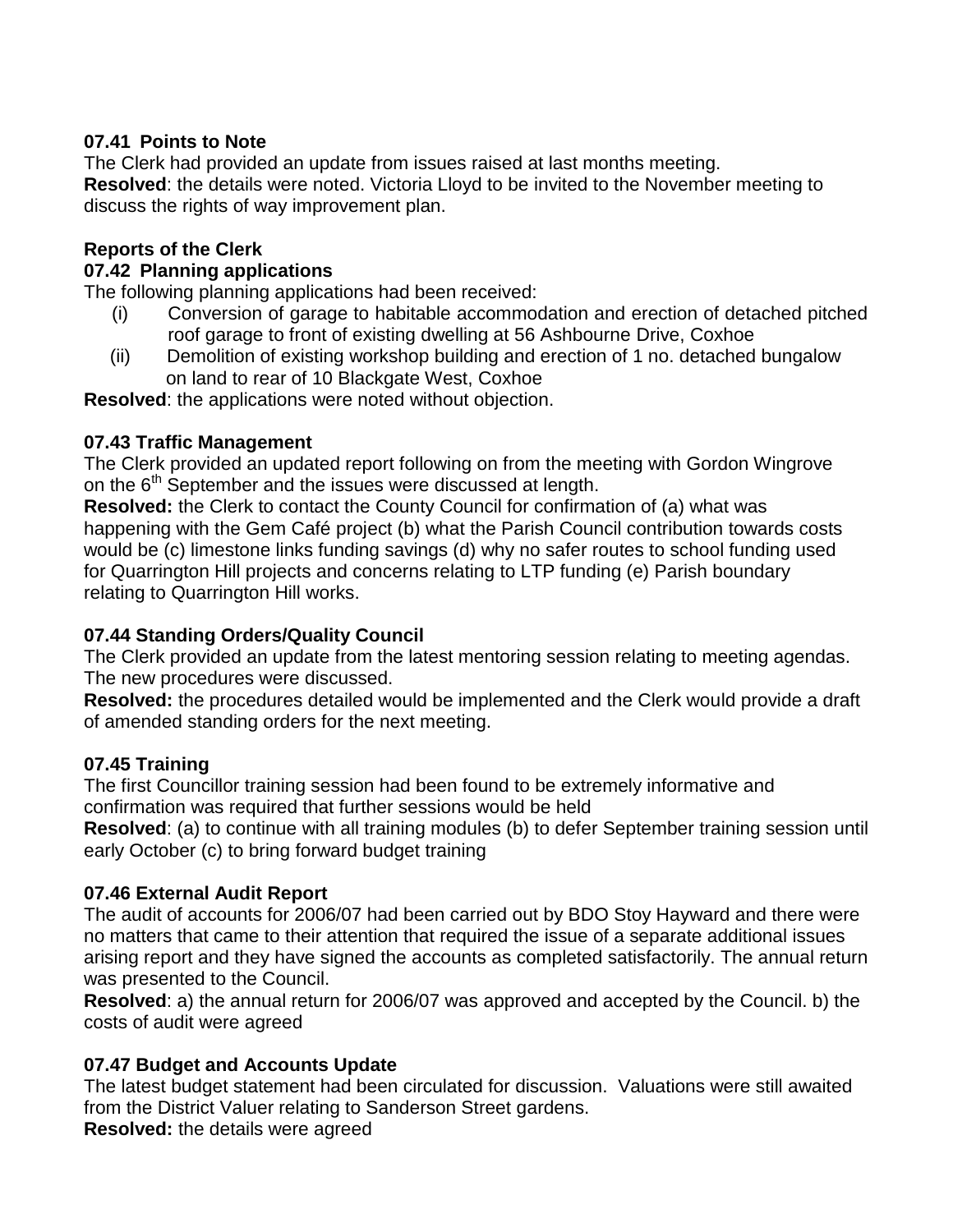## **07.48 Parish Plan/Action Plan**

The Clerk provided an update on a meeting with D Marrs, Executive Director, Durham City Council. The Council were prepared to provide resource to assist in the implementation of the Parish Plan. An update was provided on the MP's response relating to housing and bus services at Quarrington Hill. An update was provided on the current situation relating to a number of Coxhoe Together projects and the play area scheme at Quarrington Hill. **Resolved:** (a) the details were noted (b) a meeting be arranged with the MP, Parish Council, Quarrington Hill Village Partnership and City Planners relating to housing issues at Quarrington Hill.

#### **Correspondence**

#### **07.49 Local Development Framework**

Copies of the latest update of the framework relating to heritage were circulated. **Resolved**: the details were noted.

#### **07.50 Darlington & Durham County Racial Equality Council**

A letter from the Equality Council had been circulated previously, and was discussed. **Resolved**: the details were noted.

## **07.51 Post Office Closure Programme**

The latest update had been circulated. Any consultation would be in June 2008. **Resolved**: the details were noted.

#### **07.52 Unitary Authorities**

The latest update relating to unitary authorities and possible future elections had been circulated.

**Resolved:** the details were noted.

#### **07.53 Code of Conduct**

Details relating to predisposition and predetermination had been issued by the County Association and circulated for discussion.

**Resolved:** the details were noted.

## **07.54 Community Anchors**

Details relating to community anchors had been issued by the County Association and circulated for discussion. It was felt that this would be beneficial in conjunction with the Village Hall.

**Resolved:** the details were noted.

## **07.55 Licensing Act**

Details relating to the latest update on the licensing act had been issued by the County Association and circulated for discussion

**Resolved:** the Clerk to write to the Department of Culture Media and Sport concerning the fact that Parish Councils are not statutory consultees on licensing issues.

## **07.56 Accounts for Payment/Requests for Financial Assistance**

**a)** An application and financial details had been received and circulated, from Quarrington Hill Banner Group requesting financial assistance towards the cost of their banner project. A